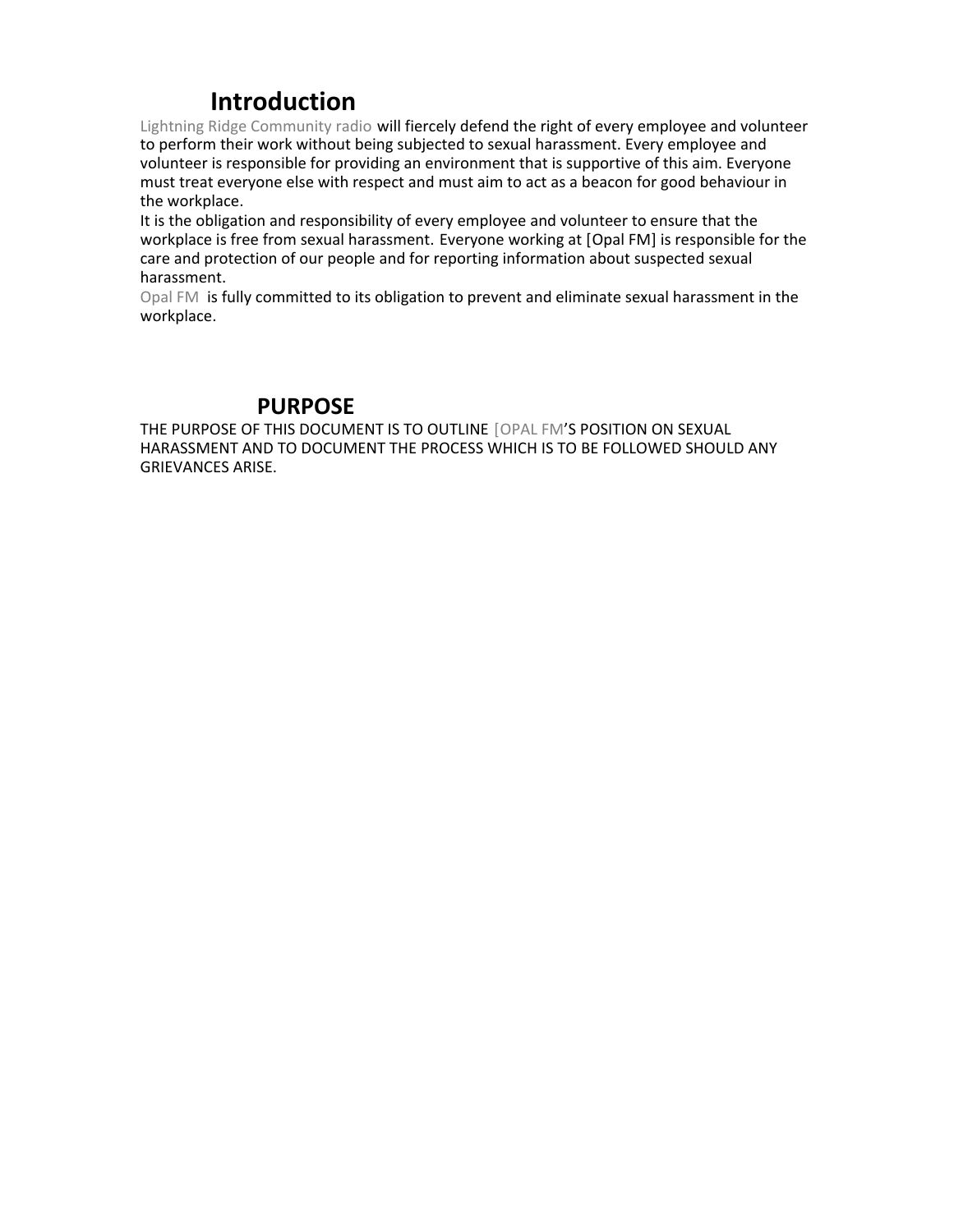## **DEFINITIONS**

*SEXUAL HARASSMENT* MEANS ANY UNWELCOME SEXUAL ADVANCE, UNWELCOME REQUEST FOR SEXUAL FAVOURS, OR OTHER UNWELCOME CONDUCT OF A SEXUAL NATURE WHICH MAKES A PERSON FEEL OFFENDED, HUMILIATED OR INTIMIDATED, AND WHERE THAT REACTION IS REASONABLE IN THE CIRCUMSTANCES. EXAMPLES OF SEXUAL HARASSMENT INCLUDE, BUT ARE NOT LIMITED TO,

**STARING OR LEERING** 

 UNNECESSARY FAMILIARITY, SUCH AS DELIBERATELY BRUSHING UP AGAINST YOU OR UNWELCOME TOUCHING

- **.** SUGGESTIVE COMMENTS OR JOKES
- **. INSULTS OR TAUNTS OF A SEXUAL NATURE**
- **INTRUSIVE QUESTIONS OR STATEMENTS ABOUT YOUR PRIVATE LIFE**
- **.** DISPLAYING POSTERS, MAGAZINES OR SCREEN SAVERS OF A SEXUAL NATURE
- SENDING SEXUALLY EXPLICIT EMAILS OR TEXT MESSAGES
- INAPPROPRIATE ADVANCES ON SOCIAL NETWORKING SITES
- ACCESSING SEXUALLY EXPLICIT INTERNET SITES
- REQUESTS FOR SEX OR REPEATED UNWANTED REQUESTS TO GO OUT ON DATES

**• BEHAVIOUR THAT MAY ALSO BE CONSIDERED TO BE AN OFFENCE UNDER CRIMINAL** LAW, SUCH AS PHYSICAL ASSAULT, INDECENT EXPOSURE, SEXUAL ASSAULT, STALKING OR OBSCENE COMMUNICATIONS

BEHAVIOUR THAT IS BASED ON MUTUAL ATTRACTION, FRIENDSHIP AND RESPECT IS NOT SEXUAL HARASSMENT.

 **POLICY**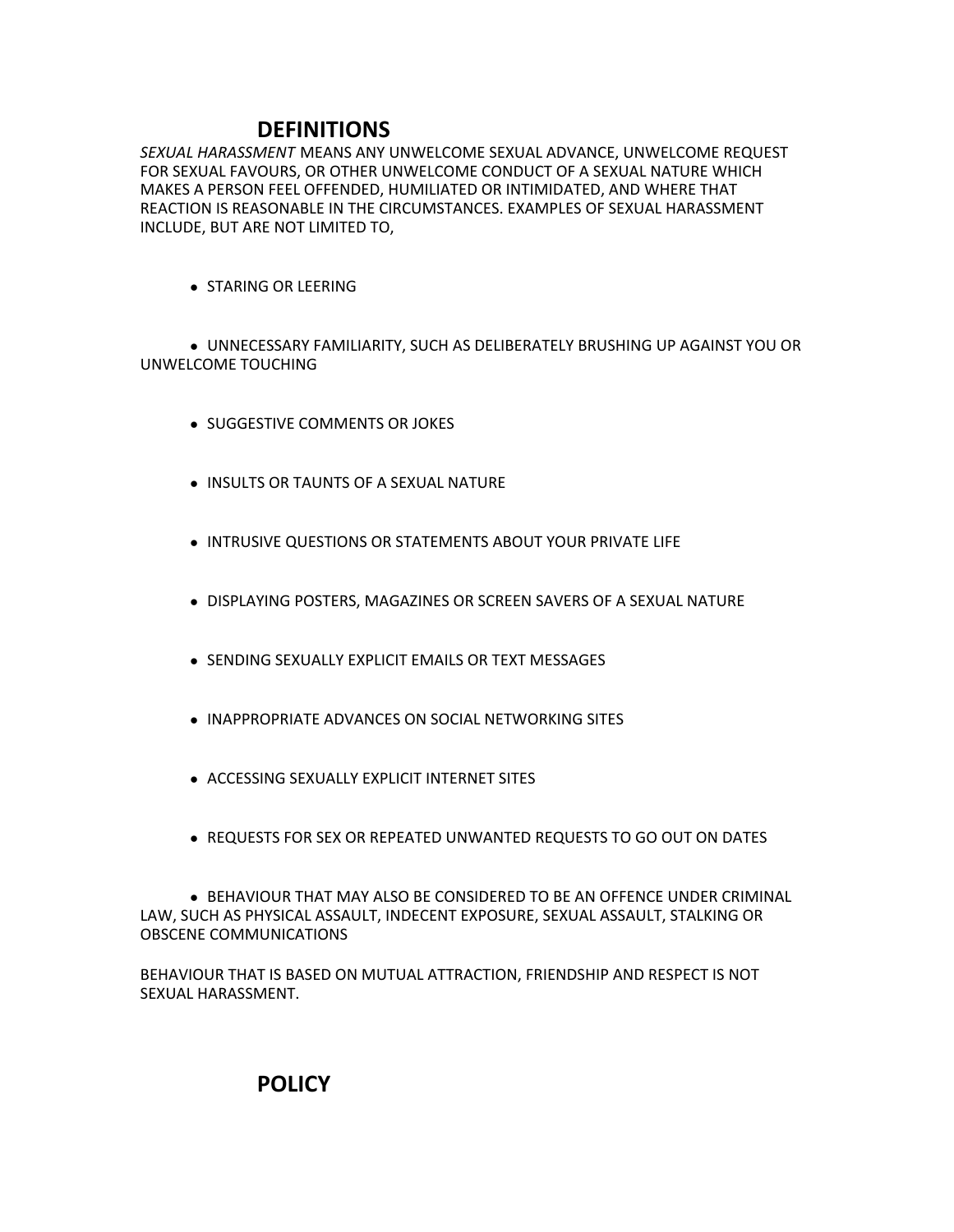OPAL FM WILL NOT TOLERATE SEXUAL HARASSMENT UNDER ANY CIRCUMSTANCES. RESPONSIBILITY LIES WITH EVERY MANAGER, SUPERVISOR AND EMPLOYEE/VOLUNTEER TO ENSURE THAT SEXUAL HARASSMENT DOES NOT OCCUR.

BOTH FEDERAL AND STATE EQUAL EMPLOYMENT OPPORTUNITY LEGISLATION PROVIDE THAT SEXUAL HARASSMENT IS UNLAWFUL AND ESTABLISH MINIMUM STANDARDS OF BEHAVIOUR FOR ALL EMPLOYEES.

THIS POLICY APPLIES TO CONDUCT THAT TAKES PLACE IN ANY WORK-RELATED CONTEXT, INCLUDING CONFERENCES, WORK FUNCTIONS, SOCIAL EVENTS AND BUSINESS TRIPS. NO EMPLOYEE OR VOLUNTEER AT ANY LEVEL SHOULD SUBJECT ANY OTHER EMPLOYEE, VOLUNTEER, CUSTOMER OR VISITOR TO ANY FORM OF SEXUAL HARASSMENT.

A BREACH OF THIS POLICY WILL RESULT IN DISCIPLINARY ACTION, UP TO AND INCLUDING TERMINATION OF EMPLOYMENT.

OPAL FM STRONGLY ENCOURAGES ANY EMPLOYEE WHO FEELS THEY HAVE BEEN SEXUALLY HARASSED TO TAKE IMMEDIATE ACTION. IF AN EMPLOYEE OR VOLUNTEER FEELS COMFORTABLE IN DOING SO, THEY CAN RAISE THE ISSUE WITH THE PERSON DIRECTLY WITH A VIEW TO RESOLVING THE ISSUE BY DISCUSSION. THE EMPLOYEE OR VOLUNTEER SHOULD IDENTIFY THE HARASSING BEHAVIOUR, EXPLAIN THAT THE BEHAVIOUR IS UNWELCOME AND OFFENSIVE AND ASK THAT THE BEHAVIOUR STOPS.

HOWEVER, GIVEN THE SERIOUSNESS OF SEXUAL HARASSMENT, WE RECOMMEND THAT THIS DISCUSSION HAPPENS IN CONSULTATION WITH THE RELEVANT MANAGER, HUMAN RESOURCE PERSONNEL OR CEO.

ALTERNATIVELY, OR IN ADDITION, THEY MAY REPORT THE BEHAVIOUR IN ACCORDANCE WITH THE RELEVANT PROCEDURE. ONCE A REPORT IS MADE THE ORGANISATION WILL DETERMINE HOW THE REPORT SHOULD BE DEALT WITH IN ACCORDANCE WITH ITS OBLIGATIONS AND THIS POLICY.

ANY REPORTS OF SEXUAL HARASSMENT WILL BE TREATED SERIOUSLY AND PROMPTLY WITH SENSITIVITY. SUCH REPORTS WILL BE TREATED AS COMPLETELY CONFIDENTIAL BUT THE PERSON THE SUBJECT OF THE COMPLAINT MUST BE NOTIFIED UNDER THE RULES OF NATURAL JUSTICE. THE ORGANISATION WILL PROTECT ALL THOSE INVOLVED IN THE PROCESS FROM VICTIMISATION.

COMPLAINANTS HAVE THE RIGHT TO DETERMINE HOW TO HAVE A COMPLAINT TREATED, TO HAVE SUPPORT OR REPRESENTATION THROUGHOUT THE PROCESS, AND THE OPTION TO DISCONTINUE A COMPLAINT AT ANY STAGE OF THE PROCESS.

THE ALLEGED HARASSER ALSO HAS THE RIGHT TO HAVE SUPPORT OR REPRESENTATION DURING ANY INVESTIGATION, AS WELL AS THE RIGHT TO RESPOND FULLY TO ANY FORMAL ALLEGATIONS MADE. THERE WILL BE NO PRESUMPTIONS OF GUILT AND NO DETERMINATION MADE UNTIL A FULL INVESTIGATION HAS BEEN COMPLETED.

NO EMPLOYEE OR VOLUNTEER WILL BE TREATED UNFAIRLY AS A RESULT OF REJECTING UNWANTED ADVANCES. DISCIPLINARY ACTION MAY BE TAKEN AGAINST ANYONE WHO VICTIMISES OR RETALIATES AGAINST A PERSON WHO HAS COMPLAINED OF SEXUAL HARASSMENT, OR AGAINST ANY EMPLOYEE OR VOLUNTEER WHO HAS BEEN ALLEGED TO BE A HARASSER.

ALL EMPLOYEES AND VOLUNTEERS HAVE THE RIGHT TO SEEK THE ASSISTANCE OF THE RELEVANT TRIBUNAL OR LEGISLATIVE BODY TO ASSIST THEM IN THE RESOLUTION OF ANY CONCERNS.

MANAGERS OR SUPERVISORS WHO FAIL TO TAKE APPROPRIATE CORRECTIVE ACTION WHEN AWARE OF HARASSMENT OF A PERSON WILL BE SUBJECT TO DISCIPLINARY ACTION. [PLEASE NOTE THAT WE RECOMMEND ORGANISATIONS ALSO SET UP AN INDEPENDENT THIRD PARTY PROVIDER, SUCH AS YOURCALL, TO RECEIVE AND INVESTIGATE CONCERNS AND ALLEGATIONS OF SEXUAL HARASSMENT. YOU CAN DOWNLOAD THE FREE 'WHISTLEBLOWING AT YOUR NOT-FOR-PROFIT RESOURCE HERE: HTTPS://WWW.OURCOMMUNITY.COM.AU/ MARKETPLACE/MARKETPLACE\_ARTICLE.JSP?ARTICLEID=7222 )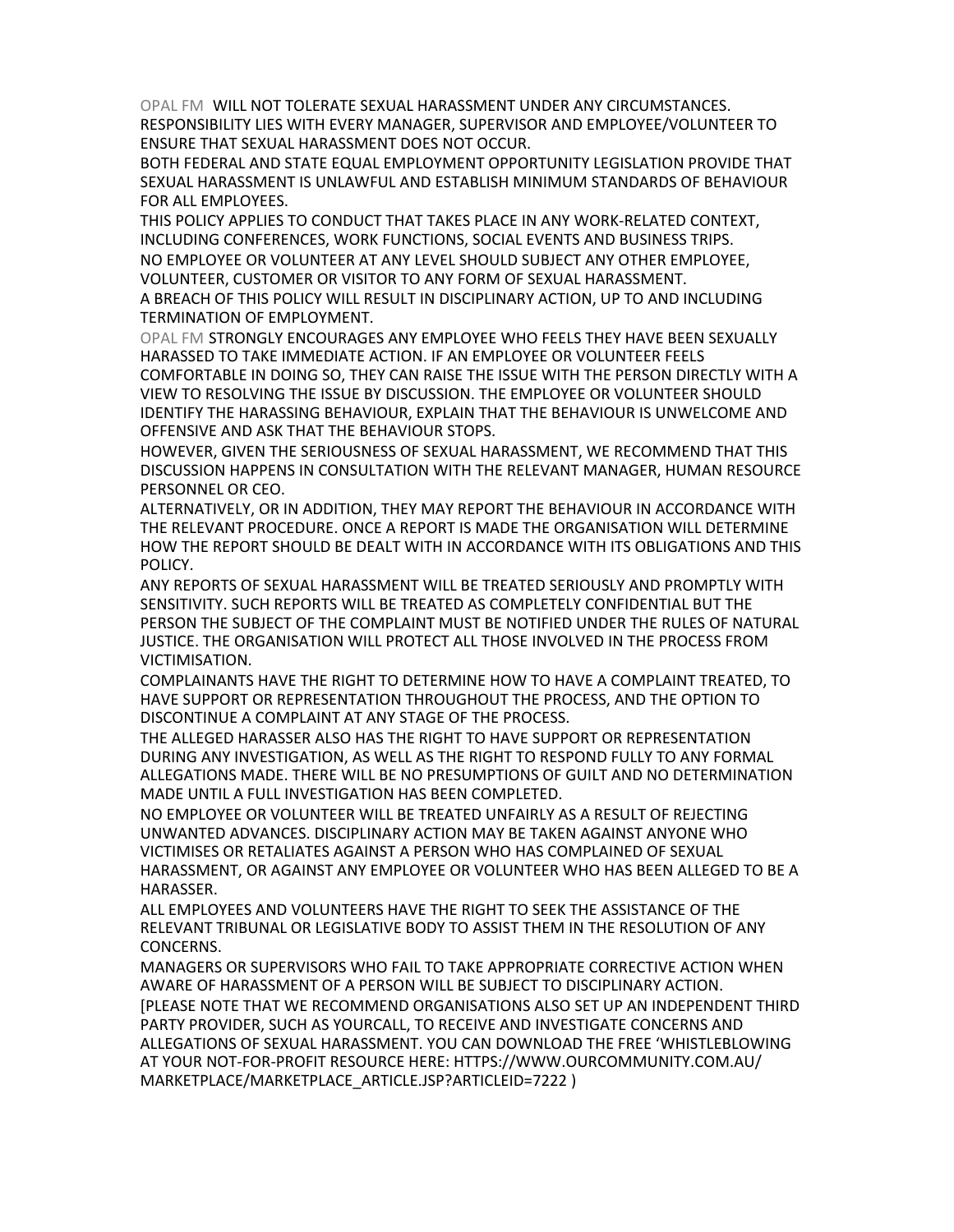# **AUTHORISATION**

[SIGNATURE ANN BRWN [DATE 25TH. FEBRUARY 2020 [NAME OF LIGHTNING RIDGE COMMUNITY RADIO (OPAL FM)]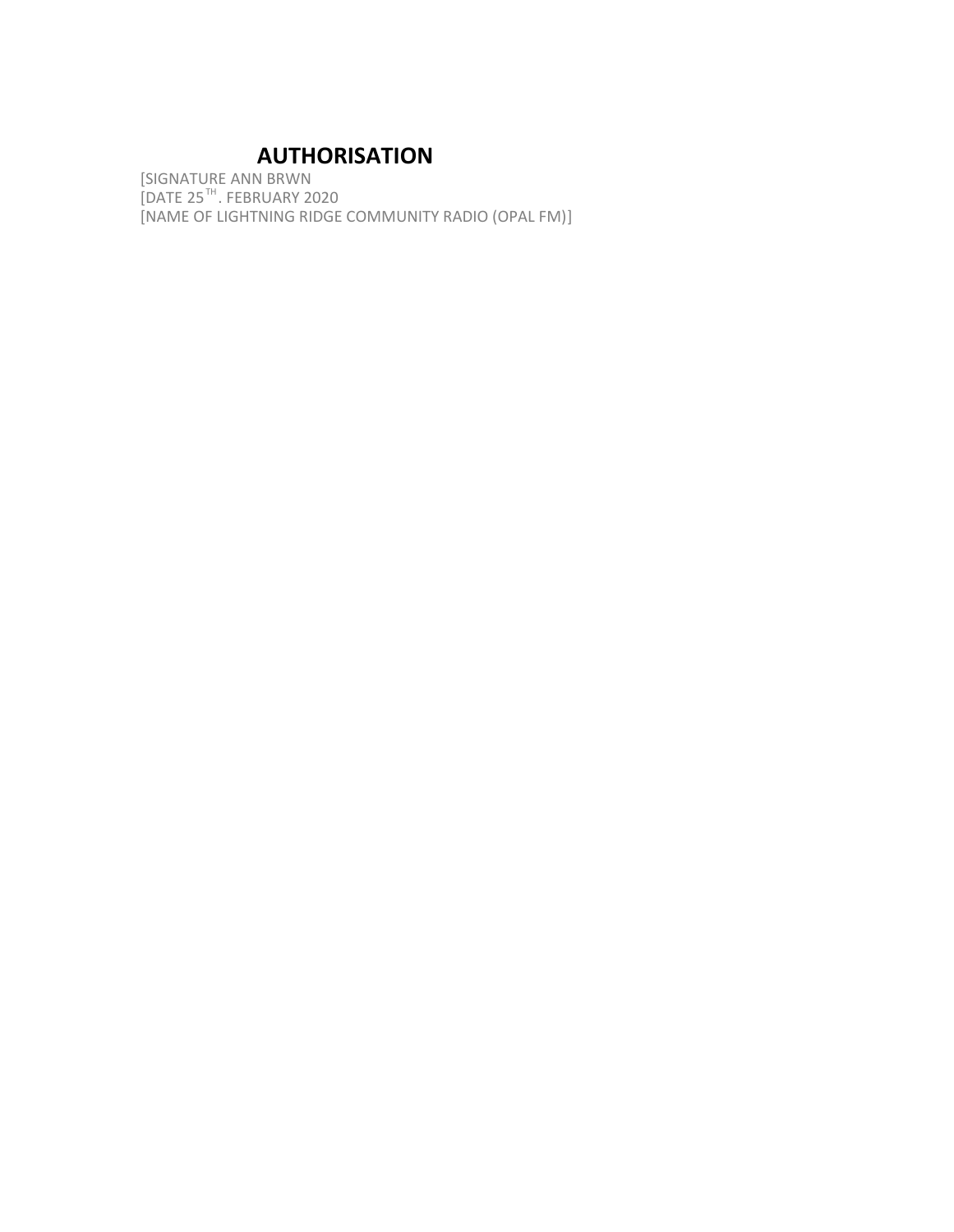# **RESPONSIBILITIES**IT IS THE RESPONSIBILITY OF THE CEO TO ENSURE

THAT:

 THEY UNDERSTAND AND ARE COMMITTED TO THE RIGHTS AND ENTITLEMENTS OF ALL EMPLOYEES TO ATTEND WORK AND PERFORM THEIR DUTIES, WITHOUT FEAR OF BEING SEXUALLY HARASSED IN ANY FORM;

THEY UNDERSTAND WHAT CONSTITUTES AN ACT OF SEXUAL HARASSMENT;

• ALL REASONABLE STEPS ARE MADE TO ELIMINATE SEXUAL HARASSMENT;

**• ALL EMPLOYEES AND VOLUNTEERS ARE REGULARLY MADE AWARE OF THEIR** OBLIGATIONS IN RELATION TO PROVIDING A WORKPLACE FREE FROM SEXUAL HARASSMENT;

 THEY PROVIDE AN ENVIRONMENT WHICH DISCOURAGES HARASSMENT AND VICTIMISATION AND SET AN EXAMPLE BY THEIR OWN BEHAVIOUR;

• [IF POSSIBLE] EQUAL EMPLOYMENT OPPORTUNITY CONTACT OFFICERS ARE APPOINTED, TRAINED AND KNOWN TO ALL STAFF;

THEY TREAT ALL COMPLAINTS SERIOUSLY AND CONFIDENTIALLY; AND

 THEY TAKE IMMEDIATE AND APPROPRIATE CORRECTIVE ACTION IF THEY BECOME AWARE OF ANY OFFENSIVE ACTION OR ILLEGAL BEHAVIOUR.IT IS THE RESPONSIBILITY OF THE HUMAN RESOURCES DEPARTMENT AND / OR MANAGEMENT TO ENSURE THAT:

 POLICIES AND PROCEDURES ARE REGULARLY REVIEWED AND (IF NECESSARY) AMENDED;

POLICIES AND PROCEDURES ARE COMPLIED WITH;

 REGULAR GUIDANCE AND EDUCATION IS PROVIDED TO EMPLOYEES REGARDING SEXUAL HARASSMENT AND INAPPROPRIATE BEHAVIOUR IN THE WORKPLACE;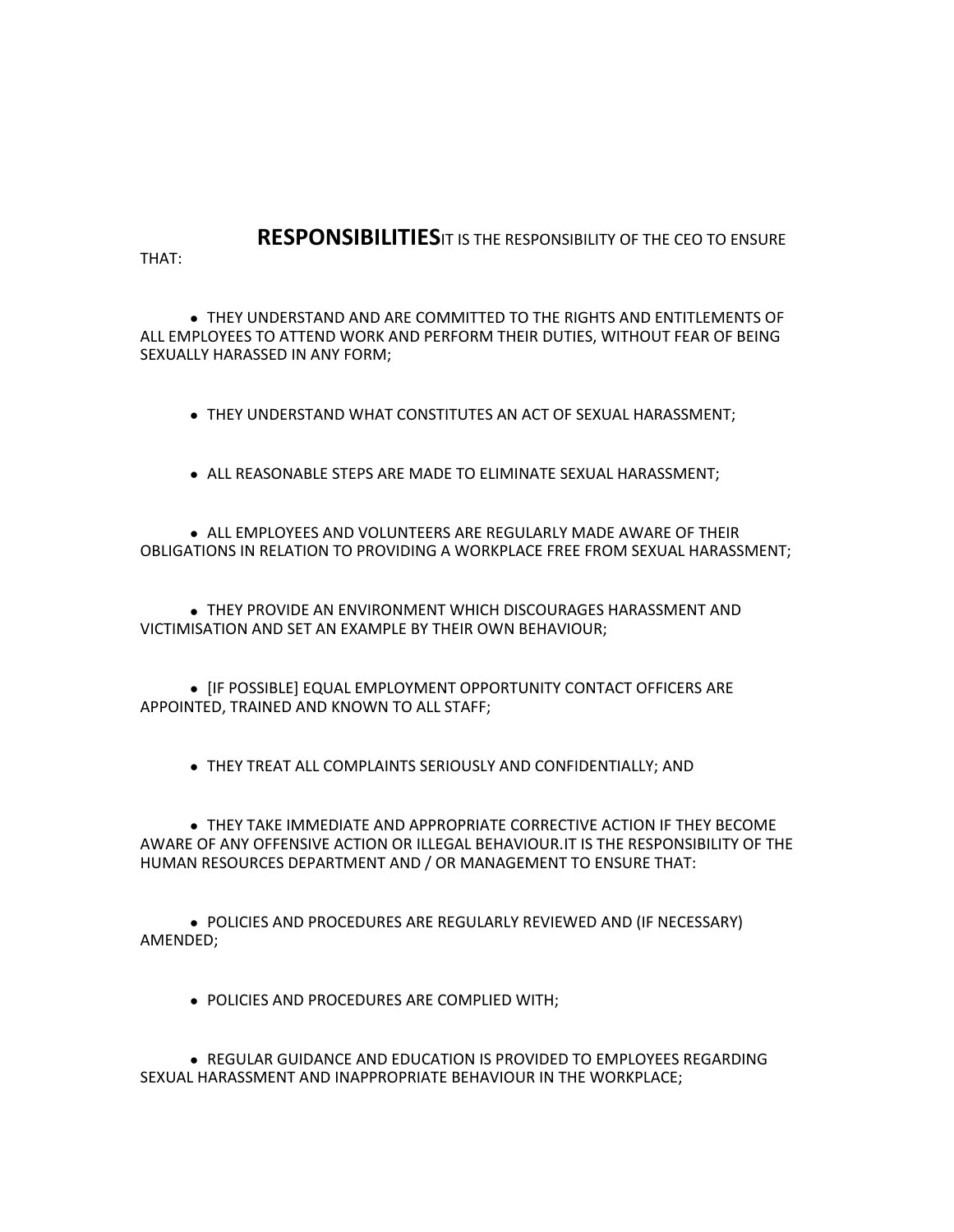MANAGERS ARE AWARE OF THEIR OBLIGATIONS AND RESPONSIBILITIES IN RELATION TO SEXUAL HARASSMENT, AND THE RIGHTS AND ENTITLEMENTS OF THEIR EMPLOYEES AND VOLUNTEERS;

 ONGOING SUPPORT AND GUIDANCE IS PROVIDED TO ALL EMPLOYEES IN RELATION TO THE PREVENTION OF SEXUAL HARASSMENT.

#### **PROCEDURES**

 **COMPLAINT PROCESS**SEXUAL HARASSMENT CAN OCCUR AT ANY LEVEL OF THE ORGANISATION, CAN BE EXPERIENCED BY BOTH MEN AND WOMEN AND MAY INVOLVE A CO-WORKER, VOLUNTEER, SUPERVISOR, MANAGER, SERVICE PROVIDER, CLIENT OR CUSTOMER. LACK OF INTENT IS NO DEFENSE IN SEXUAL HARASSMENT CASES. EMPLOYEES OR VOLUNTEERS WHO BELIEVE THEY ARE THE SUBJECT OF SEXUAL HARASSMENT SHOULD TAKE FIRM, POSITIVE AND PROMPT ACTION.WHERE POSSIBLE, THE EMPLOYEE OR VOLUNTEER SHOULD MAKE THE PERCEIVED HARASSER(S) AWARE THAT THEY FIND THEIR BEHAVIOUR OFFENSIVE, UNWELCOME, UNACCEPTABLE, AND THAT IT NEEDS TO STOP IMMEDIATELY. IF THE BEHAVIOUR CONTINUES, OR IF THE EMPLOYEE OR VOLUNTEER FEELS UNABLE TO SPEAK TO THE PERSON(S) DIRECTLY, THEY SHOULD CONTACT THEIR SUPERVISOR OR MANAGER. ALTERNATIVELY, AN EMPLOYEE OR VOLUNTEER MAY CONTACT THE HUMAN RESOURCES DEPARTMENT OR ANOTHER MANAGER THEY FEEL COMFORTABLE WITH. THE MANAGER WILL PROVIDE SUPPORT AND ASCERTAIN THE NATURE OF THE COMPLAINT AND THE WISHES OF THE COMPLAINANT.

 **INFORMAL INTERVENTION**THE MANAGER WILL EXPLAIN THE EMPLOYEE OR VOLUNTEER'S RIGHTS AND RESPONSIBILITIES UNDER ORGANISATION'S POLICY, PROCEDURES AND EQUAL EMPLOYMENT OPPORTUNITY OR ANTI-DISCRIMINATION LEGISLATION.INFORMAL INTERVENTION MAY BE UNDERTAKEN THROUGH A PROCESS OF MEDIATION OR CONCILIATION. DURING INFORMAL INTERVENTION THE ALLEGED HARASSER WILL BE MADE AWARE OF THE ALLEGATIONS BEING MADE AGAINST THEM AND GIVEN THE RIGHT TO RESPOND.THIS PROCEDURE WILL BE COMPLETE WHEN THE COMPLAINANT AND THE RESPONDENT COME TO AN AGREEMENT ON THE PROCEDURE TO BE FOLLOWED.

#### **FORMAL COMPLAINTS PROCEDURE**

THE MANAGER MAY BE OBLIGED TO CARRY OUT A FORMAL INVESTIGATION IN RELATION TO A COMPLAINT OF SEXUAL HARASSMENT.

THE FORMAL PROCEDURE WILL BE CO-ORDINATED BY THE MANAGER, WHO WILL BE GUIDED BY THE HUMAN RESOURCES MANAGER OR CEO AS APPROPRIATE.

FORMAL INVESTIGATIONS MAY BE CONDUCTED INTERNALLY (BY A MANAGER OR OFFICER) OR BY AN EXTERNAL INVESTIGATOR.

AN INVESTIGATION INVOLVES COLLECTING INFORMATION ABOUT THE COMPLAINT AND THEN MAKING A FINDING (ON THE BALANCE OF PROBABILITIES) BASED ON THE AVAILABLE INFORMATION AS TO WHETHER OR NOT THE ALLEGED BEHAVIOUR OCCURRED. ONCE A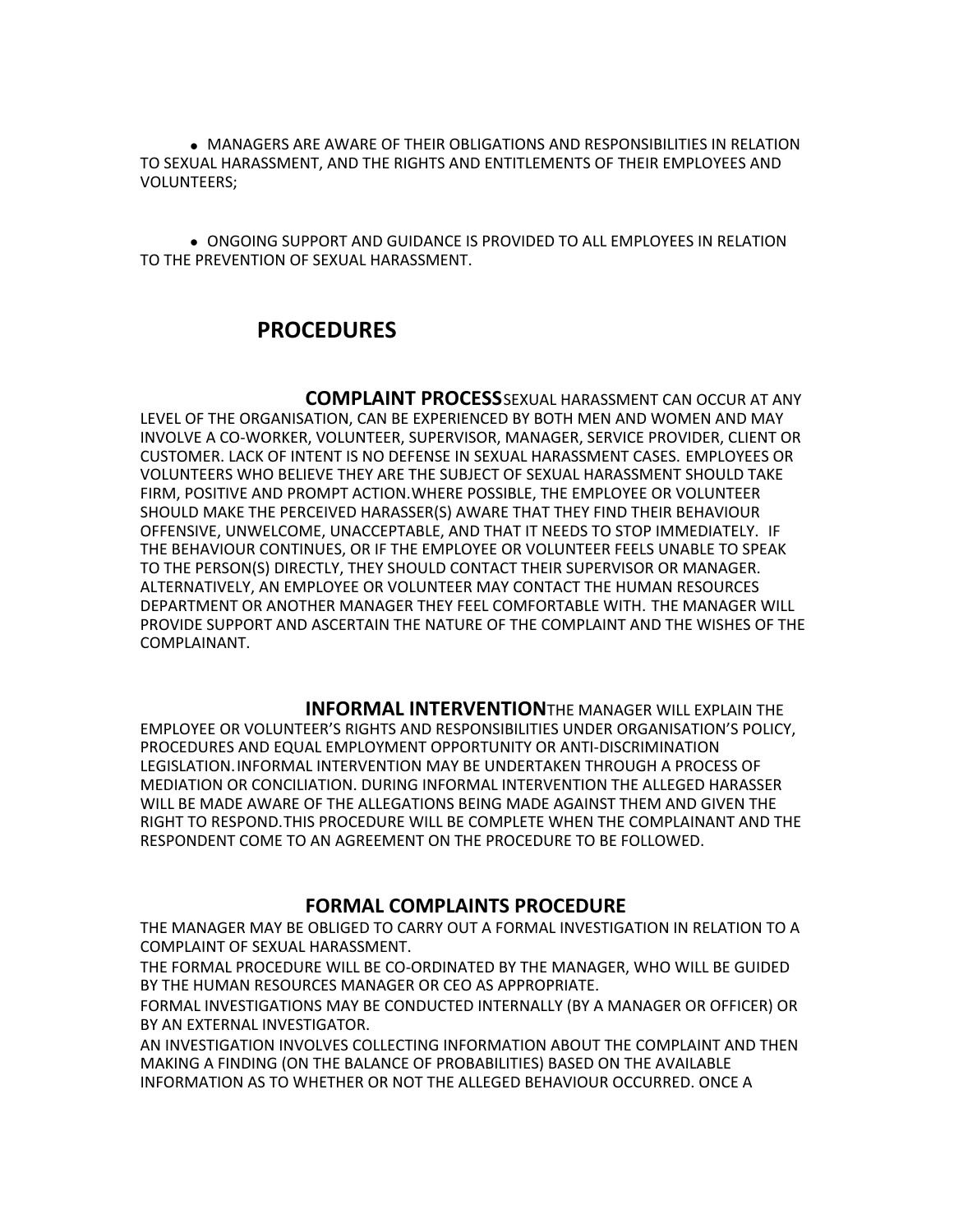FINDING IS MADE, THE INVESTIGATOR WILL MAKE RECOMMENDATIONS ABOUT RESOLVING THE COMPLAINT OR IMPLEMENTING DISCIPLINARY ACTION (INCLUDING AND UP TO TERMINATION OF EMPLOYMENT).

THE INVESTIGATOR MAY NEED TO INTERVIEW THE PARTIES INVOLVED (WHICH MAY INCLUDE THE COMPLAINANT, THE RESPONDENT, AND ANY WITNESSES) TO OBTAIN INFORMATION REGARDING THE COMPLAINT. THE INVESTIGATOR WILL COMPREHENSIVELY AND ACCURATELY DOCUMENT ALL INFORMATION OBTAINED DURING THE INTERVIEWS INCLUDING THE PARTIES INVOLVED, TIMING, LOCATION, AND NATURE OF CONDUCT COMPLAINED AGAINST. IF THE INVESTIGATOR CONSIDERS IT APPROPRIATE FOR THE SAFE AND EFFICIENT CONDUCT OF AN INVESTIGATION, WORKPLACE PARTICIPANTS MAY BE STOOD DOWN FROM WORK OR

PROVIDED WITH ALTERNATIVE DUTIES DURING AN INVESTIGATION IN WHICH CASE THEY WILL BE PAID THEIR NORMAL PAY DURING ANY SUCH PERIOD.

THROUGHOUT THE INVESTIGATION PROCESS, ALL PARTIES INVOLVED IN THE INVESTIGATION WILL BE REGULARLY KEPT INFORMED ABOUT THE INVESTIGATION.

RECORDS ARE TO BE KEPT AND FILED IN A CONFIDENTIAL AND SECURE PLACE. IF NO CONFIDENTIAL AREA IS AVAILABLE, THESE NOTES MAY BE SEALED AND FORWARDED TO THE HUMAN RESOURCES DEPARTMENT OR THE CEO, AND THE DOCUMENTS WILL BE MAINTAINED, UNOPENED, IN A CONFIDENTIAL FILING SYSTEM. THESE RECORDS SHOULD BE KEPT FOR A PERIOD OF SEVEN YEARS. UNDER NO CIRCUMSTANCES WILL RECORDS BE PLACED ON THE COMPLAINANT'S PERSONNEL FILE.

ON THE BASIS OF THE FINDINGS, POSSIBLE OUTCOMES OF THE INVESTIGATION MAY INCLUDE, BUT WILL NOT BE LIMITED TO, ANY COMBINATION OF THE FOLLOWING:

COUNSELLING;

 DISCIPLINARY ACTION AGAINST THE HARASSER (E.G. DEMOTION, TRANSFER, SUSPENSION, PROBATION OR DISMISSAL);

OFFICIAL WARNINGS THAT ARE NOTED IN THE RESPONDENT'S PERSONNEL FILE;

**.** DISCIPLINARY ACTION AGAINST THE PERSON WHO COMPLAINED IF THERE IS STRONG EVIDENCE THAT THE COMPLAINT WAS VEXATIOUS OR MALICIOUS;

FORMAL APOLOGIES AND UNDERTAKING THAT THE BEHAVIOUR WILL CEASE;

 CONCILIATION/MEDIATION CONDUCTED BY AN IMPARTIAL THIRD PARTY WHERE THE PARTIES TO THE COMPLAINT AGREE TO A MUTUALLY ACCEPTABLE RESOLUTION;

REIMBURSING ANY COSTS ASSOCIATED WITH THE HARASSMENT;

 RE-CREDITING ANY LEAVE TAKEN AS A RESULT OF THE HARASSMENT. ON COMPLETION OF THE INVESTIGATION, ALL PARTIES WILL BE INFORMED ABOUT THE INVESTIGATION FINDINGS AND THE OUTCOME OF THE INVESTIGATION – AS APPROPRIATE AND IN LINE WITH CONFIDENTIALITY OBLIGATIONS.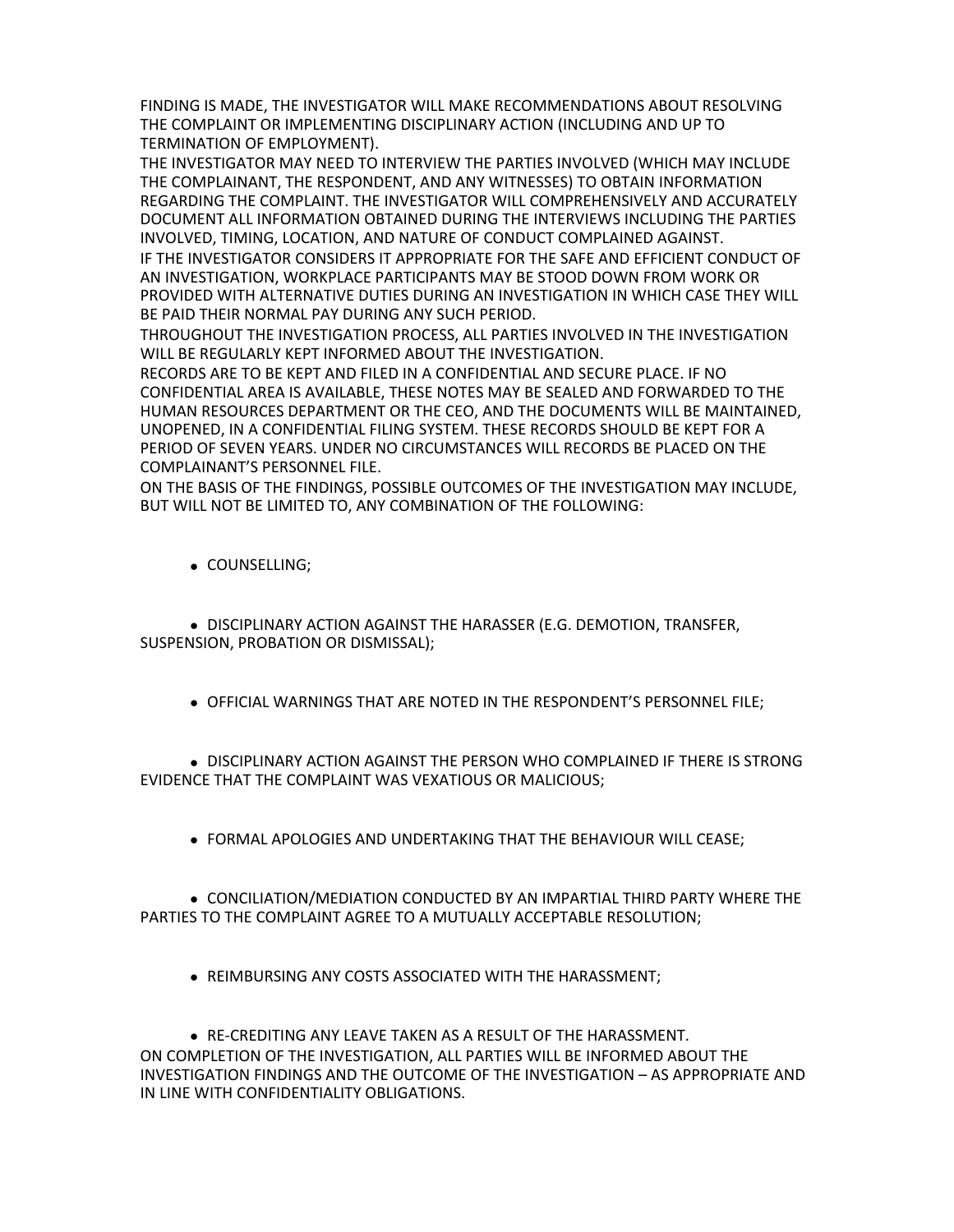FOLLOWING AN INVESTIGATION CONCERNING A SEXUAL HARASSMENT COMPLAINT (IRRESPECTIVE OF THE FINDINGS), THE MANAGER WILL:

 CONSULT WITH THE PARTIES INVOLVED TO MONITOR THE SITUATION AND THEIR WELLBEING; AND

 EDUCATE AND REMIND ALL EMPLOYEES AND VOLUNTEERS OF THEIR OBLIGATIONS AND RESPONSIBILITIES IN RELATION TO PROVIDING A WORKPLACE FREE FROM HARASSMENT.